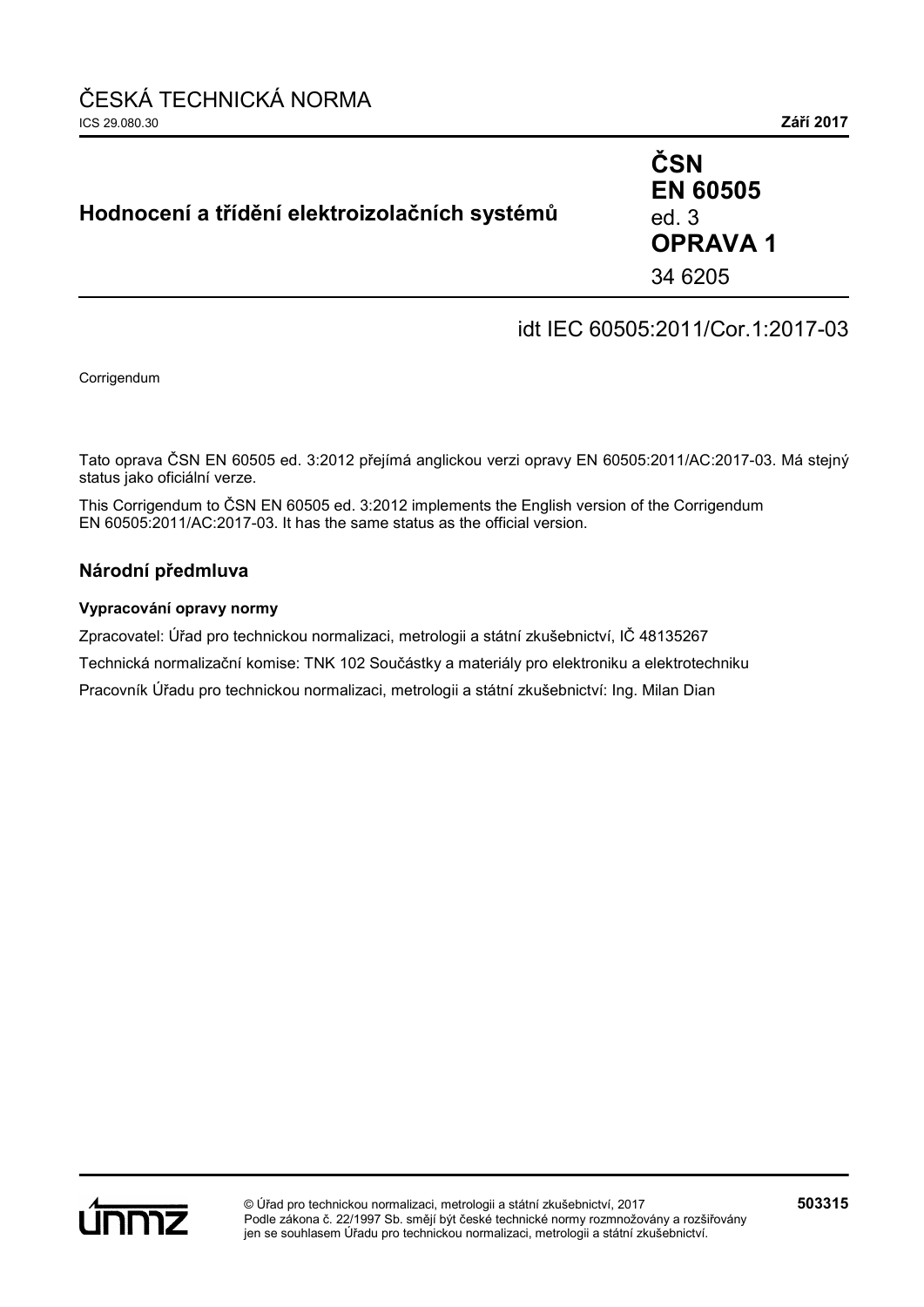ČSN EN 60505 ed. 3/Opr. 1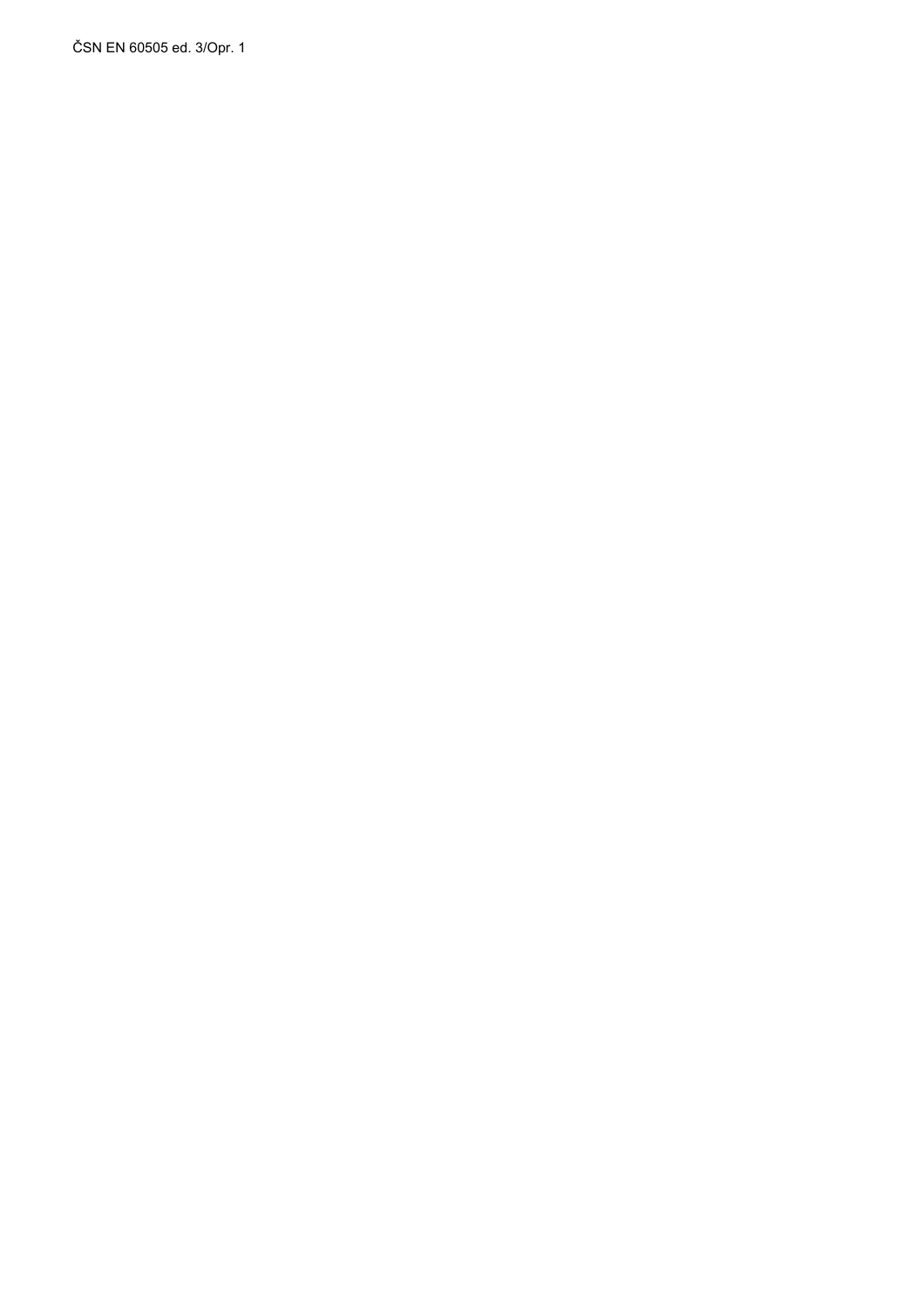# EUROPEAN STANDARD NORME EUROPÉENNE EUROPÄISCHE NORM



March 2017

ICS 29.080.30

English Version

## Evaluation and qualification of electrical insulation systems (IEC 60505:2011/COR1:2017)

Evaluation et qualification des systèmes d'isolation électrique (IEC 60505:2011/COR1:2017)

 Bewertung und Kennzeichnung von elektrischen Isoliersystemen (IEC 60505:2011/COR1:2017)

This corrigendum becomes effective on 24 March 2017 for incorporation in the English language version of the EN.



European Committee for Electrotechnical Standardization Comité Européen de Normalisation Electrotechnique Europäisches Komitee für Elektrotechnische Normung

**CEN-CENELEC Management Centre: Avenue Marnix 17, B-1000 Brussels** 

© 2017 CENELEC All rights of exploitation in any form and by any means reserved worldwide for CENELEC Members.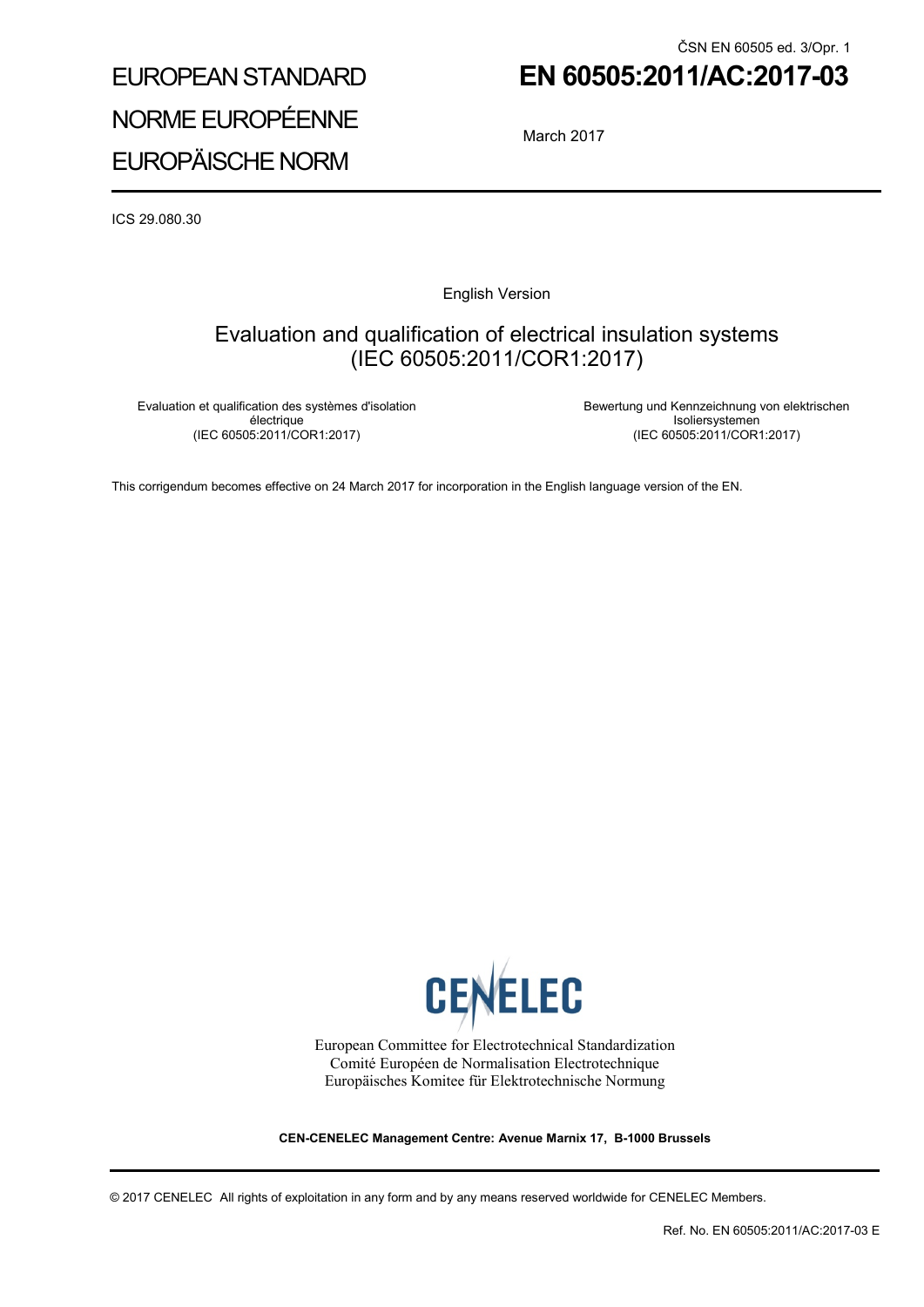EN 60505:2011/AC:2017-03 ČSN EN 60505 ed. 3/Opr. 1

### **Endorsement notice**

The text of the corrigendum IEC 60505:2011/COR1:2017 was approved by CENELEC as EN 60505:2011/AC:2017-03 without any modification.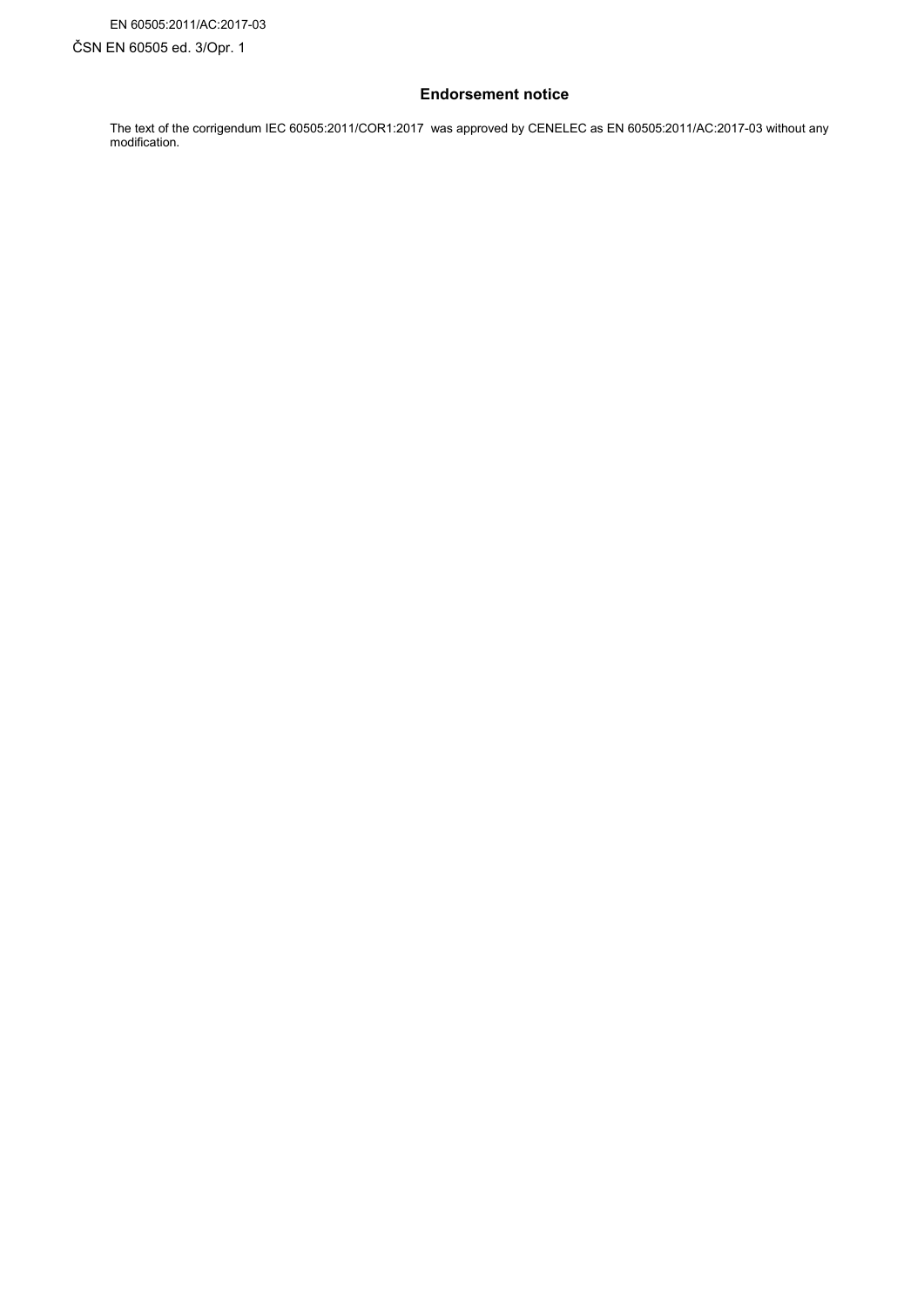IEC 60505:2011/COR1:2017 – 1 – © IEC 2017

## INTERNATIONAL ELECTROTECHNICAL COMMISSION

## COMMISSION ÉLECTROTECHNIQUE INTERNATIONALE

\_\_\_\_\_\_\_\_\_\_\_\_

**IEC 60505 Edition 4.0 2011-07**

**EVALUATION AND QUALIFICATION OF ELECTRICAL INSULATION SYSTEMS**

**IEC 60505 Édition 4.0 2011-07**

**ÉVALUATION ET QUALIFICATION DES SYSTÈMES D'ISOLATION ÉLECTRIQUE**

## **CORRIGENDUM 1**

#### **Foreword**

*Replace the third paragraph starting with "The main change" with the following new text*

The main change with respect to the previous edition is the addition of a Glossary in the form of Annex A to this standard.

### **A.1 General remark**

*Delete the second sentence of the first paragraph as well as the second and third paragraphs*

#### **Avant-propos**

*Remplacer le troisième alinéa commençant par "La principale modification" par le nouveau texte suivant*

La principale modification par rapport à l'édition précédente est l'ajout d'un Glossaire à l'Annexe A de la présente norme.

#### **A.1 Remarques générales**

*Supprimer la deuxième phrase du premier alinéa ainsi que les deuxième et troisième alinéas*